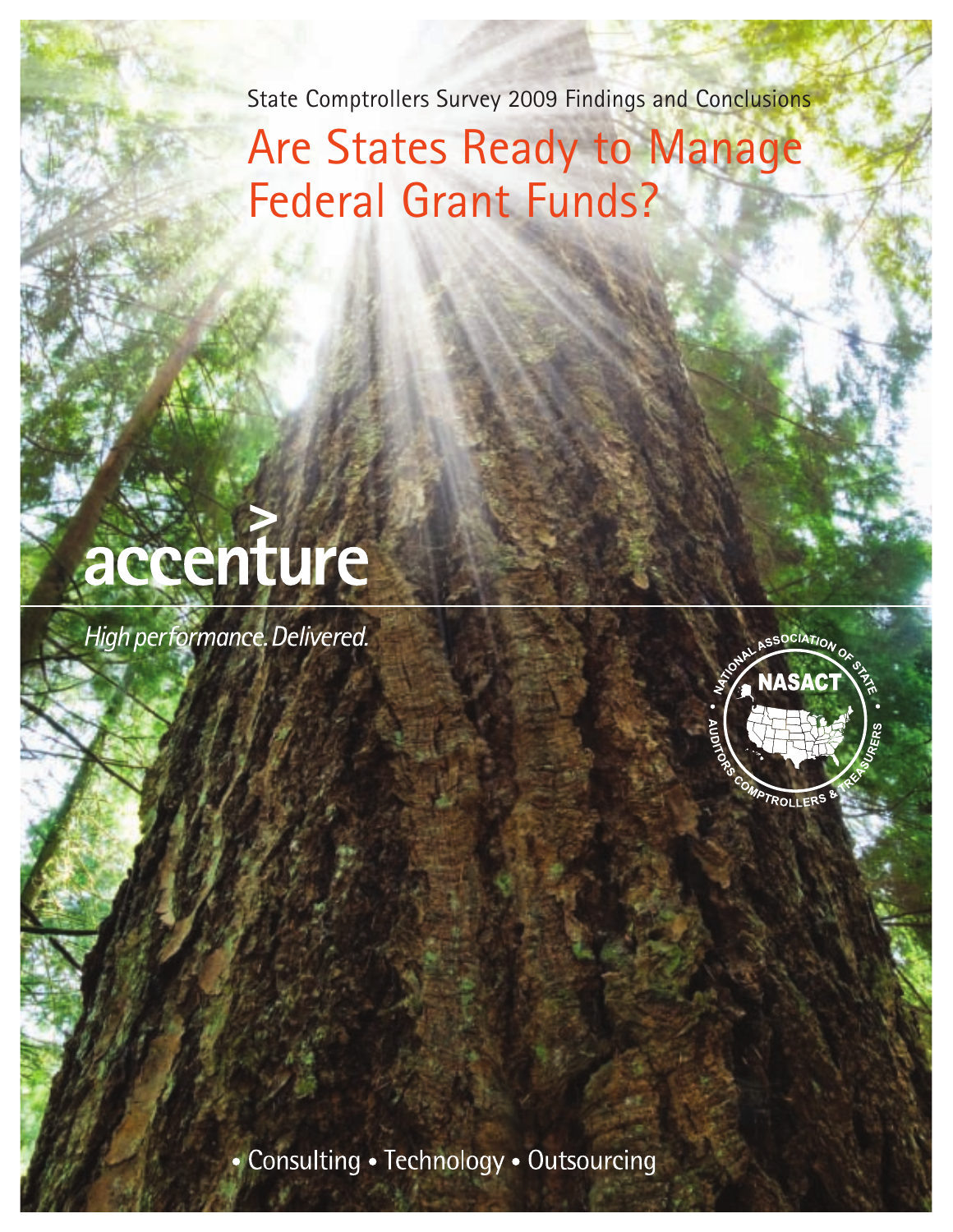**Are states prepared to compete for and win the optimal amount of federal grant funds? Our survey suggests that, without a centralized process for grants management, states run the risk of leaving money on the table. At worst, they might not even be recouping their administrative costs.**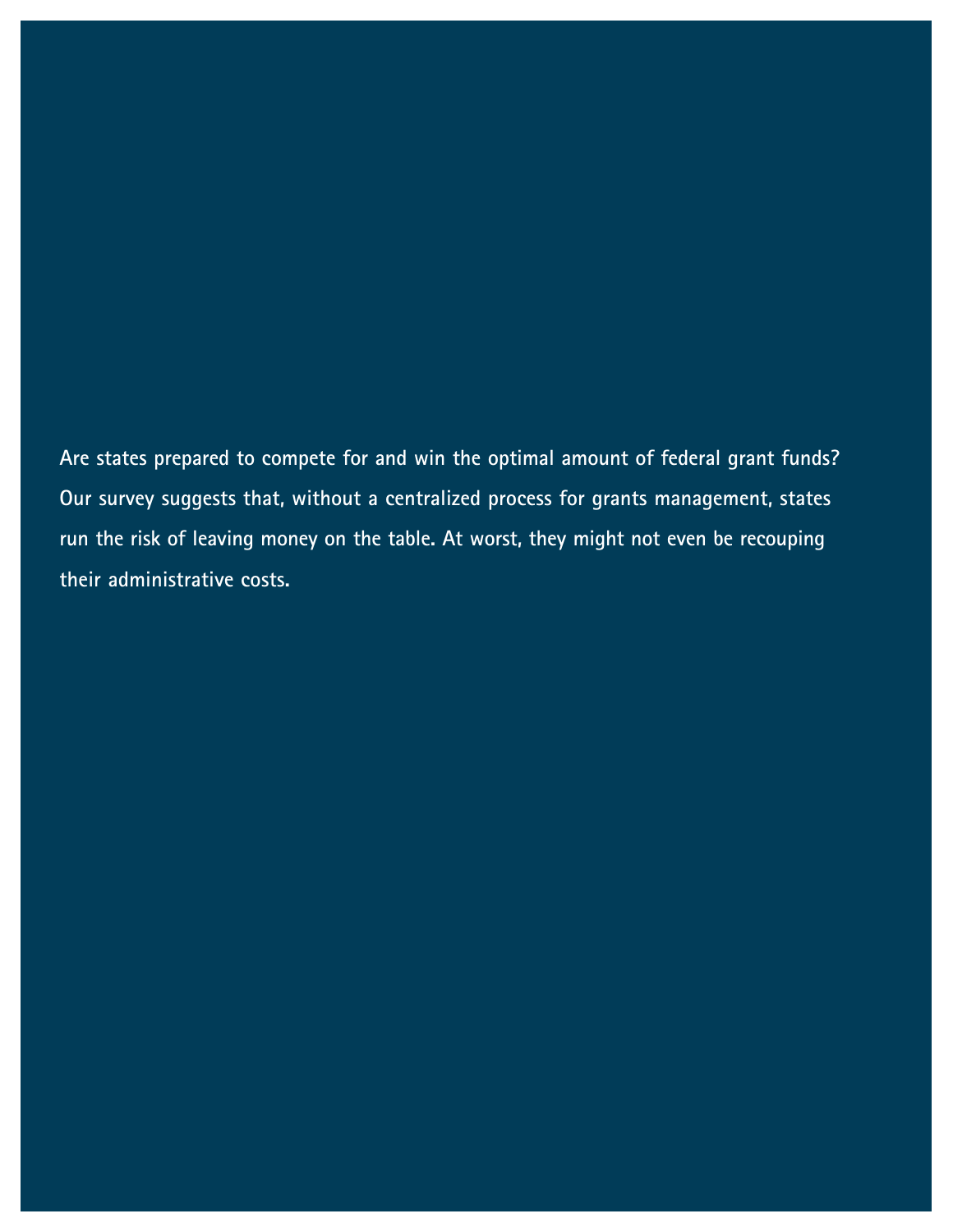## **Introduction**

The \$787 billion American Recovery and Reinvestment Act (ARRA) presents an unprecedented opportunity for states and their respective agencies to receive federal funding. A significant portion of stimulus funds will be distributed based on grant requests and competitive awards. This poses new challenges for state administrations across the entire life cycle of grants management, from application through receipt through closeout.

This paper presents six key findings from a survey conducted by Accenture and NASACT (the National Association of State Auditors, Comptrollers and Treasurers) asking state comptrollers about their current federal grants management practices. It paints a nationwide picture of inconsistency regarding states' readiness to address the opportunities and challenges of ARRA. The implications can help states work toward a best practice model to compete for and win the optimal amount of federal grant funds for programs that deliver value to citizens.

### **What's at stake?**

The Recovery Act of 2009 gives states and their respective agencies potential access to billions upon billions of federal funding dollars for programs to create jobs, boost local economies and help address pressures caused by the global economic slowdown. A portion of stimulus funds will be allocated to state governments and agencies based on existing formulas, such as population or percentage of residents below a certain income. A significant piece, however, will be distributed based on grant requests and competitive awards, by which the recipient and the amount are determined by the programmatic, technical or scientific content of an application. The Office of Management and Budget (OMB), which provides guidance for programs and grants under ARRA, estimates the amount of these competitive grant awards to be approximately \$85 billion.

The magnitude and availability of this funding pose new challenges for state administrations. Among them are how to appropriately identify and apply for the range of grants available for particular

programs; how to effectively manage increased volumes of applications and awards; and how to meet the stringent new accountability and transparency requirements for ARRA compliance.

### **What we asked**

In the summer of 2009, Accenture and NASACT teamed to conduct a survey of state comptrollers nationwide. Our intent was to understand common and current practices in their management of categorical federal grants, uncover best practices, and determine the impact of ARRA in driving change in the people, processes and technology of grants management.

The specific objectives of the survey were:

- To ascertain the degree of centralization versus decentralization in grants management functions.
- To understand the magnitude of change in state government practices due to ARRA.
- To solicit suggestions for improvement and for the establishment of leading practices across the grants management life cycle.

The survey was deployed on the Web and consisted of 32 multiple-choice and openended questions. Its scope was limited to a focus on categorical or discretionary grants, and on only certain aspects of the entire federal grants domain. Twenty-four states responded to the survey.

State comptrollers were told that the survey was not meant to elicit an accounting-level accuracy of response. They were explicitly asked not to reach out to agencies. This was done for two reasons: one, to respect the comptrollers' time; and, two, because we assumed that comptrollers would have ready access to most of this information. The extent to which our assumption held true might be an interesting finding in and of itself.

A complete discussion of the methodology for framing the survey questions, how a definition of categorical grants was developed, and the answers to all 32 survey questions appear in the appendix following the summary.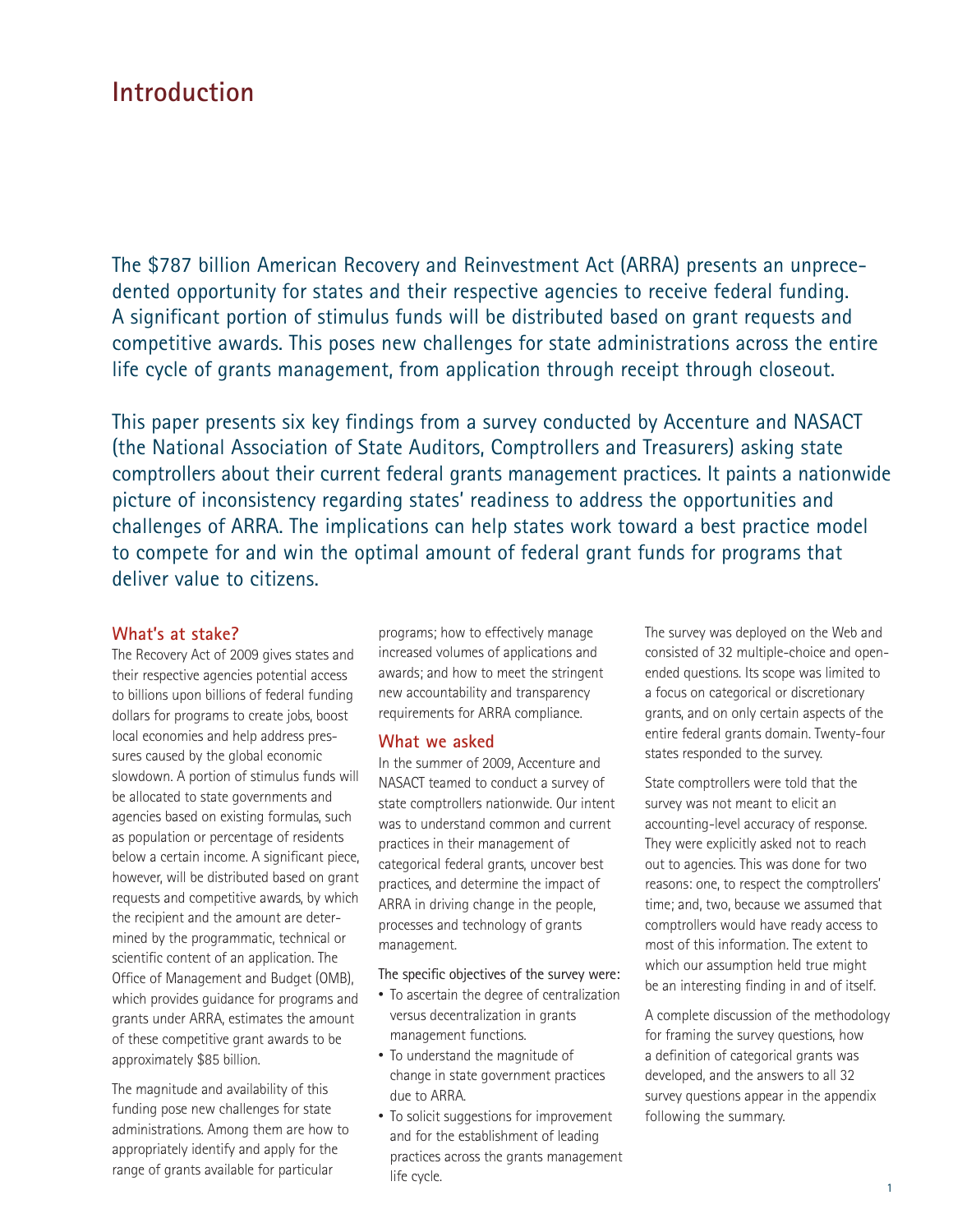### **A foundation for the survey**

Based on its unmatched experience in helping state governments and agencies achieve high performance, Accenture has developed a conceptual model of the array of functions that need to be addressed to manage the entire life cycle of federal grants. Each function has ramifications for people, process and technology. It is Accenture's belief that a

best practice model for state management of federal grants would encompass all functions across the life cycle and address them with a centralized, end-to-end approach.

In designing the survey, Accenture and NASACT utilized the Accenture model as a framework against which to develop questions. With NASACT's help, Accenture was able to identify the seven areas of the model that appeared to hold the most relevance for state comptrollers and the greatest potential for rich responses.

Below is the model of the entire life cycle, highlighting the seven areas that were identified as areas for exploration in the survey.

## **Framework showing the array of federal grants management functions**

| <b>Communications &amp; Civic Engagement</b><br>• Manage internal and external communications and transparency, along<br>with the related processes and tools                                                                 | Fiscal Management & Accounting<br>• Provide fiscal management policy guidance regarding the use of<br>ARRA funds and using the budgeting and accounting standards to<br>account for ARRA revenues and expenditures                                                                                             |
|-------------------------------------------------------------------------------------------------------------------------------------------------------------------------------------------------------------------------------|----------------------------------------------------------------------------------------------------------------------------------------------------------------------------------------------------------------------------------------------------------------------------------------------------------------|
| Project/Program Selection & Prioritization<br>• For discretionary funding available to the state, select and prioritize<br>projects that are in support of ARRA and state-specific (i.e., governor's)<br>goals and objectives | Project/Program Audits & Compliance<br>• Monitor and ensure adherence to federal, state (e.g., procurement,<br>accounting, human resource and legal) and program requirements                                                                                                                                  |
| <b>Budget Support</b><br>• Provide support and guidance on the impact or use of ARRA funds as<br>it relates to the current and/or future state budget                                                                         | <b>Funding Optimization &amp; Grant Management</b><br>• Secure all possible stimulus funds available to the state regardless<br>of funding stream (i.e., competitive, formula and block grants,<br>discretionary and non-discretionary funds, etc.)                                                            |
| Procurement & Contracting<br>• Provide contracting guidance that will enable funds to "hit the street"<br>quickly while complying with appropriate policies                                                                   | <b>Agency Coordination</b><br>• Provide single interface between central PMO and the agencies<br>and provide agencies with interpretation of non-program-specific<br>federal guidance<br>• Provide guidance and processes for agencies to follow in providing<br>central departments required ARRA information |
| <b>Technology Enablement</b><br>• Provide technology support and solutions to the ARRA program<br>including collaboration, transparency and reporting                                                                         | <b>Political Subdivision Coordination</b><br>• Develop plan to address coordination points between central departments<br>and political subdivisions (e.g., technical assistance for grant response)                                                                                                           |
| Project/Program Tracking<br>• Track the status of ARRA-funded programs and projects (e.g., percent-<br>age complete, outcomes beyond OMB requirements, etc.)                                                                  | • Provide guidance and processes for political subdivisions to follow in<br>providing central departments required ARRA information (if applicable)                                                                                                                                                            |
| Reporting<br>• Meet internal and external reporting needs through translation of<br>business requirements into an ARRA reporting solution                                                                                     | <b>Human Resources</b><br>• Provide human resource policy guidance regarding the use of ARRA<br>funds for resource hiring and the standards that will be used to track<br>ARRA hires so they are appropriately accounted for (this includes<br>negotiation with the applicable unions, as necessary)           |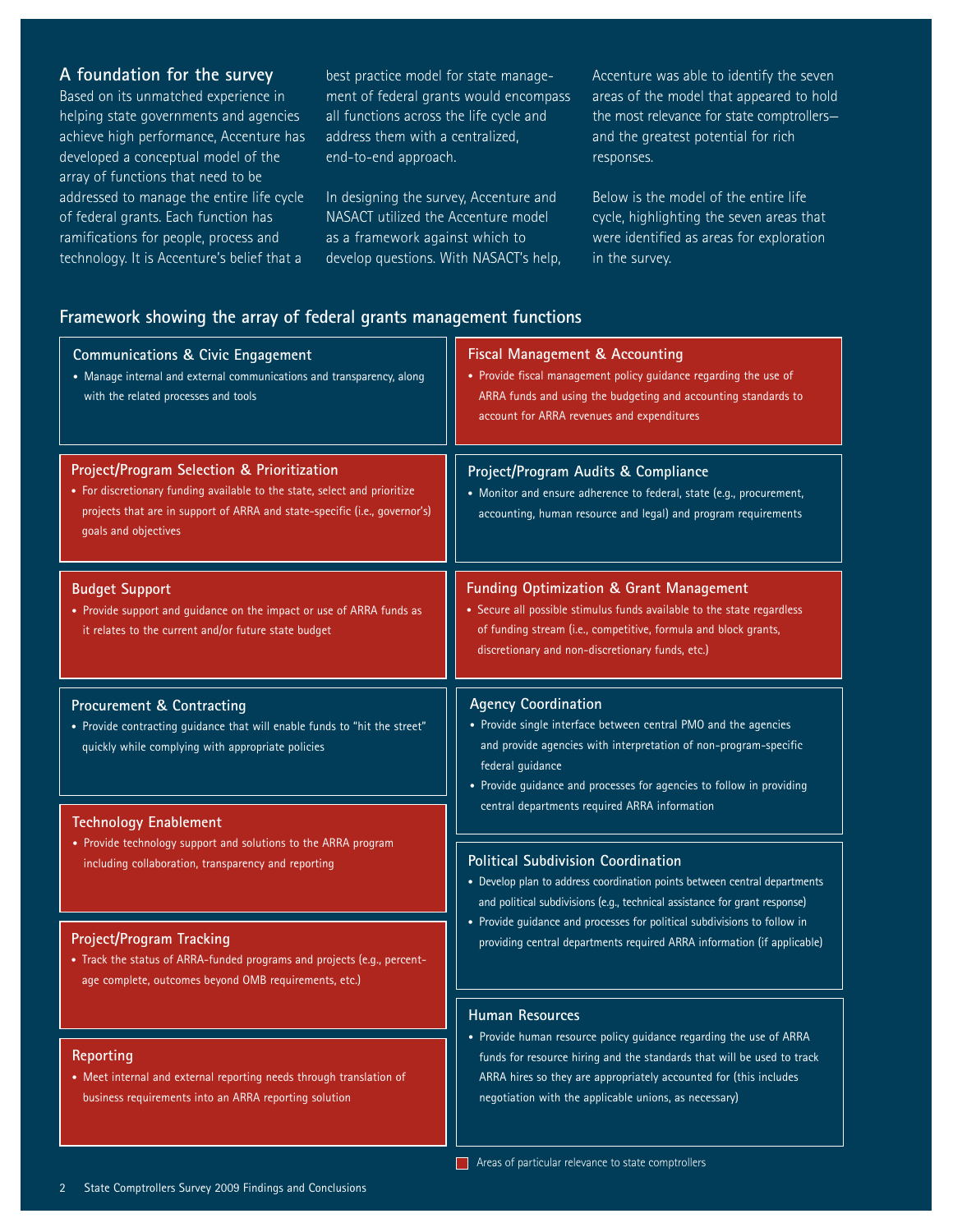## **Summary findings**

### **Background**

Accenture and NASACT began by seeking general background directly from the state comptrollers—asking them explicitly not to reach out to their state agencies. Our going-in supposition was that, due to the possible decentralization of functions, the comptrollers might not be in a position to know the full extent of their states' grants applications or awards. This proved to be true for the most part. When asked how many applications their states had submitted in the last 12 months across all agencies, 76 percent of comptrollers did not know. When asked about the number of grants awarded during the same time period, 84 percent did not know. We interpreted these responses to mean the information is being managed either in decentralized manner or not at all.

We then asked what portion of the state budget was funded from discretionary or categorical grants. Thirty percent did not know. The remaining 70 percent of comptrollers who did provide an estimate indicated that a fairly significant portion of their state budget comprised these competitive grant funds—from 10 percent to as much as 30 percent of their total budget.

When asked how these grant awards translated into total dollars, 40 percent of comptrollers did not know. The others expressed a wide range from \$1M to \$10.2B, with the average response of \$2.2B. One-third of respondents didn't know how many of their state agencies applied for grants each year. Those who

did provide a number acknowledged that there are many agencies chasing the same dollar pool. They estimated the number of agencies to fall between 17 and 120, with the average response of 50.



## **Percentage of state budgets from grants**

76%

16%

8%



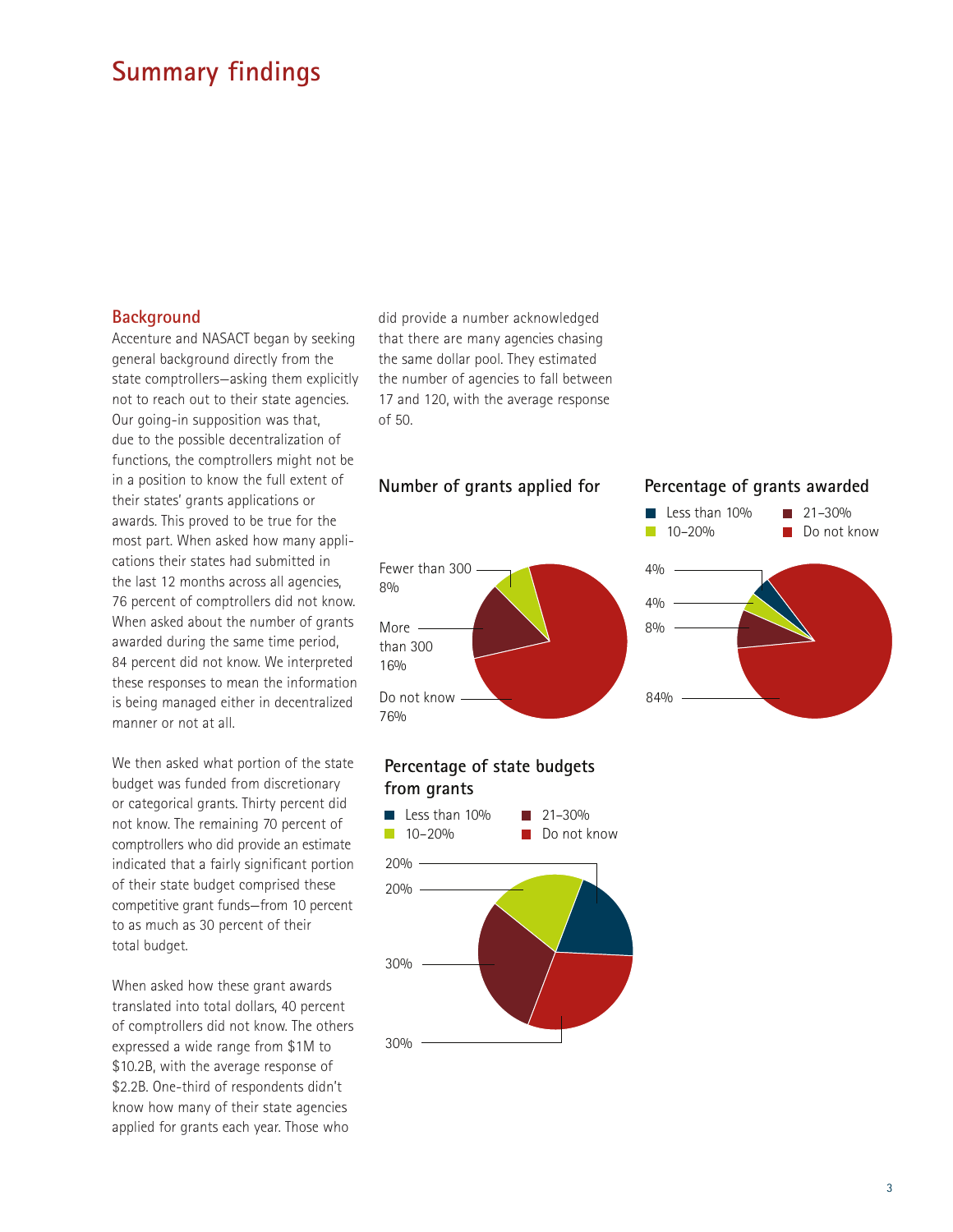## 01 Key findings **The application process is highly decentralized.**

Ninety-five percent of state comptrollers reported that opportunities for federal grant application were identified by individual state agencies. Ninety-one percent indicated that there was no centralized support available to those that apply. While repositories of grant applications materials, including how-to guides and past submissions, existed for 73 percent of comptrollers, they were not statewide. Twenty-seven percent have no repositories at all.

## Who identifies opportunities? Is any centralized support

## **available for applications?**





**Any central repository?**

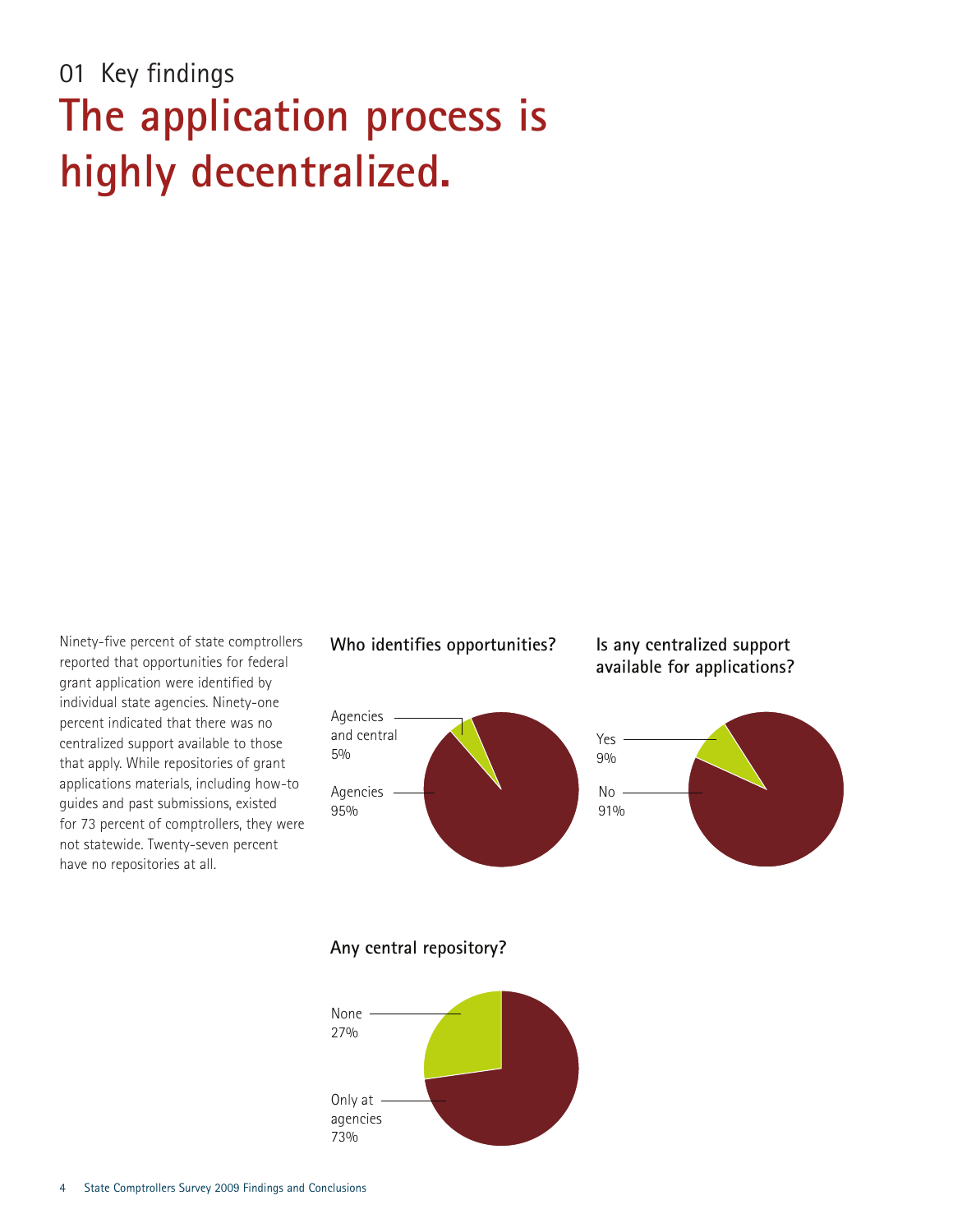Ninety-five percent of state comptrollers reported that opportunities for federal grant application were identified by individual state agencies. Ninety-one percent indicated that there was no centralized support available to those that apply.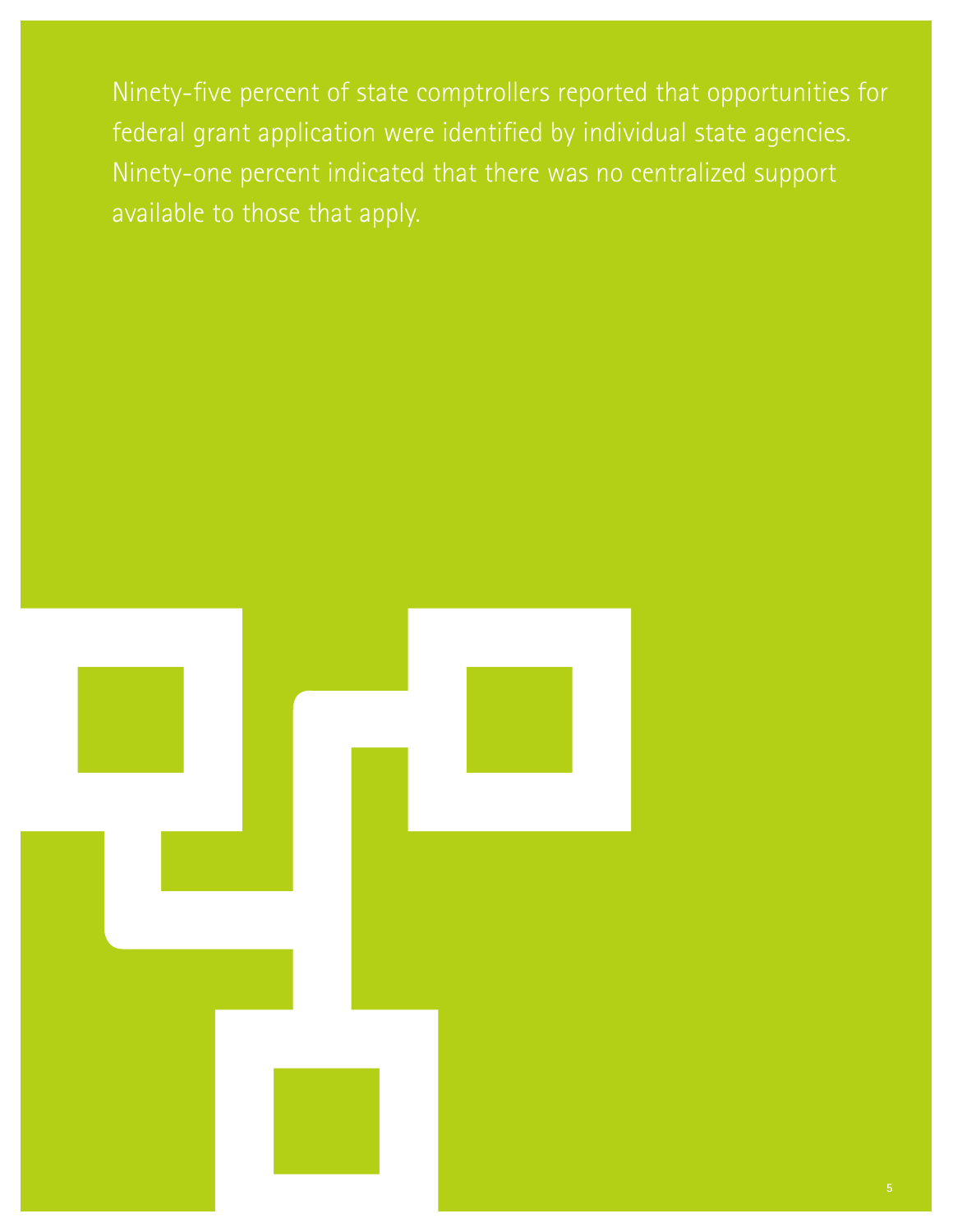## 02 Key findings

**The post-award and financial management phase is highly centralized and highly individualized within the agency system, not a statewide system.**

Sixty-four percent of state comptrollers said that individual agency grants were tracked in agency systems rather than in a central, statewide financial system. Eighty-six percent of state comptrollers segregated grant dollars from other funds within their accounting systems, indicating central management and control of this function. Exact methods varied: grant dollars were segregated at either the fund level (42 percent); sub-fund level (11 percent); or some other level, such as by revenue source or by Catalog of Federal Domestic Assistance (CFDA) number (47 percent).

## **Segregate grant dollars in accounting system?**



**At what level do you segregate grant dollars?**



**Where are grants tracked individually?**

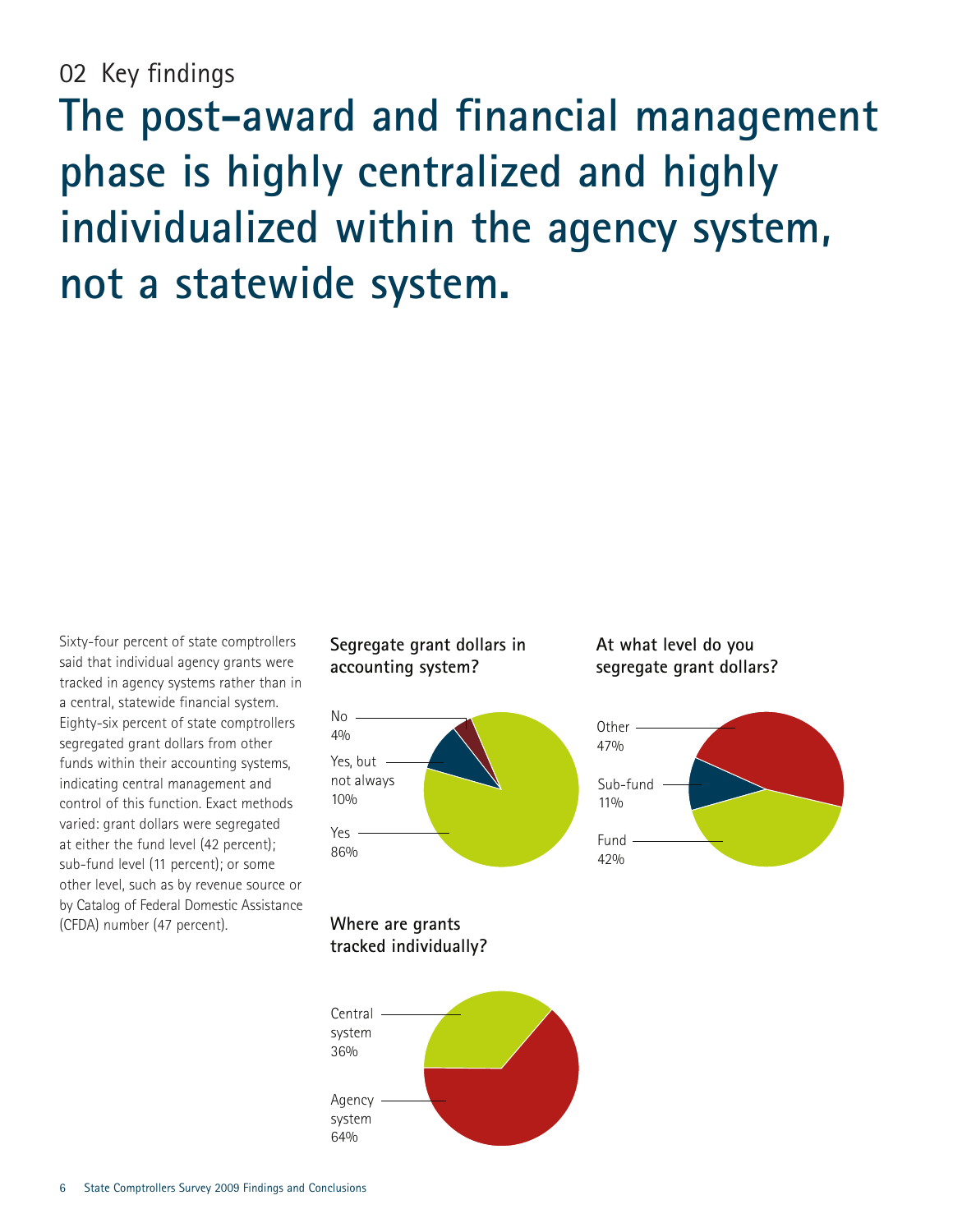Sixty-four percent of state comptrollers said that individual agency grants were tracked in agency systems rather than in a central, statewide financial system.

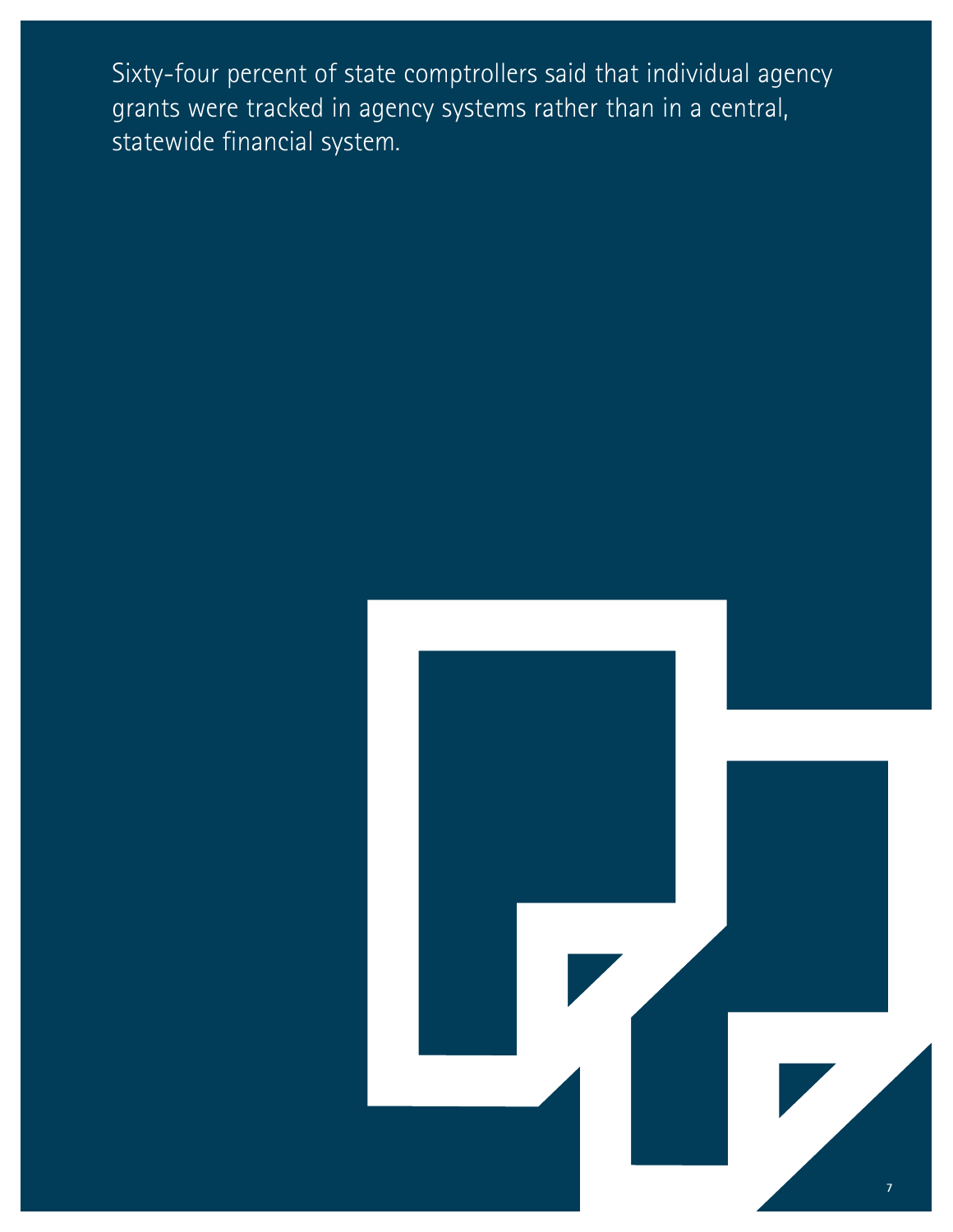## 03 Key findings **ARRA has had an impact, but not a clear, consistent one.**

When asked whether their method of tracking and segregating grant dollars had changed because of ARRA, 60 percent of state comptrollers said that it already had or was likely to change. Eighty-one percent of comptrollers said, however, that they did not know the percentage of administrative costs associated with grants management that were recoverable upon awarding. Moreover, 68 percent said that calculating the total cost of grants administration and the percentage recoverable would be very difficult.

## **Has ARRA changed your methods of tracking/segregating grant dollars?**



**Do you know percentage of administrative costs to manage grants?**



## **How difficult would it be for you to calculate?**

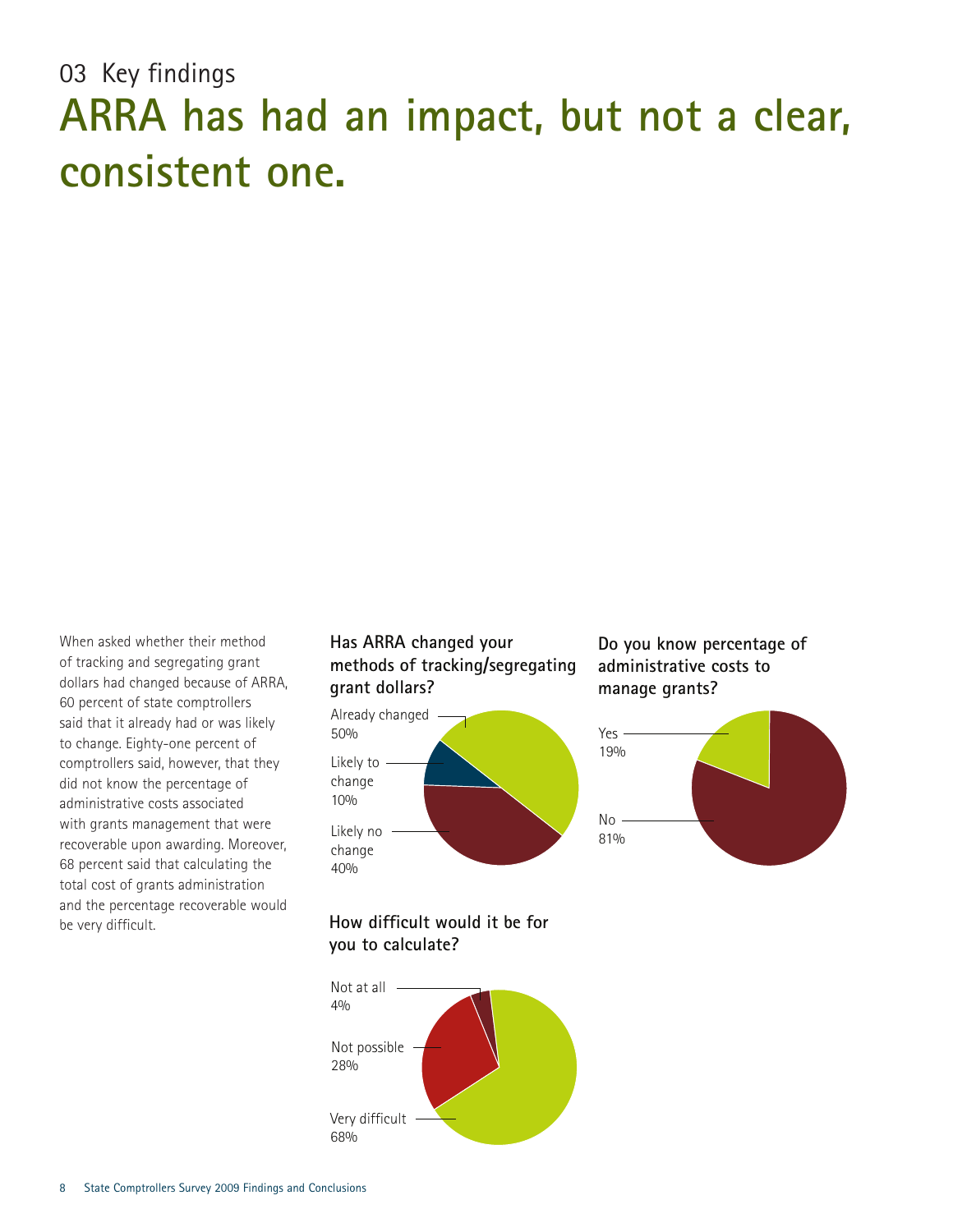When asked whether their method of tracking and segregating grant dollars had changed because of ARRA, 60 percent of state comptrollers said that it already had or was likely to change.



**9**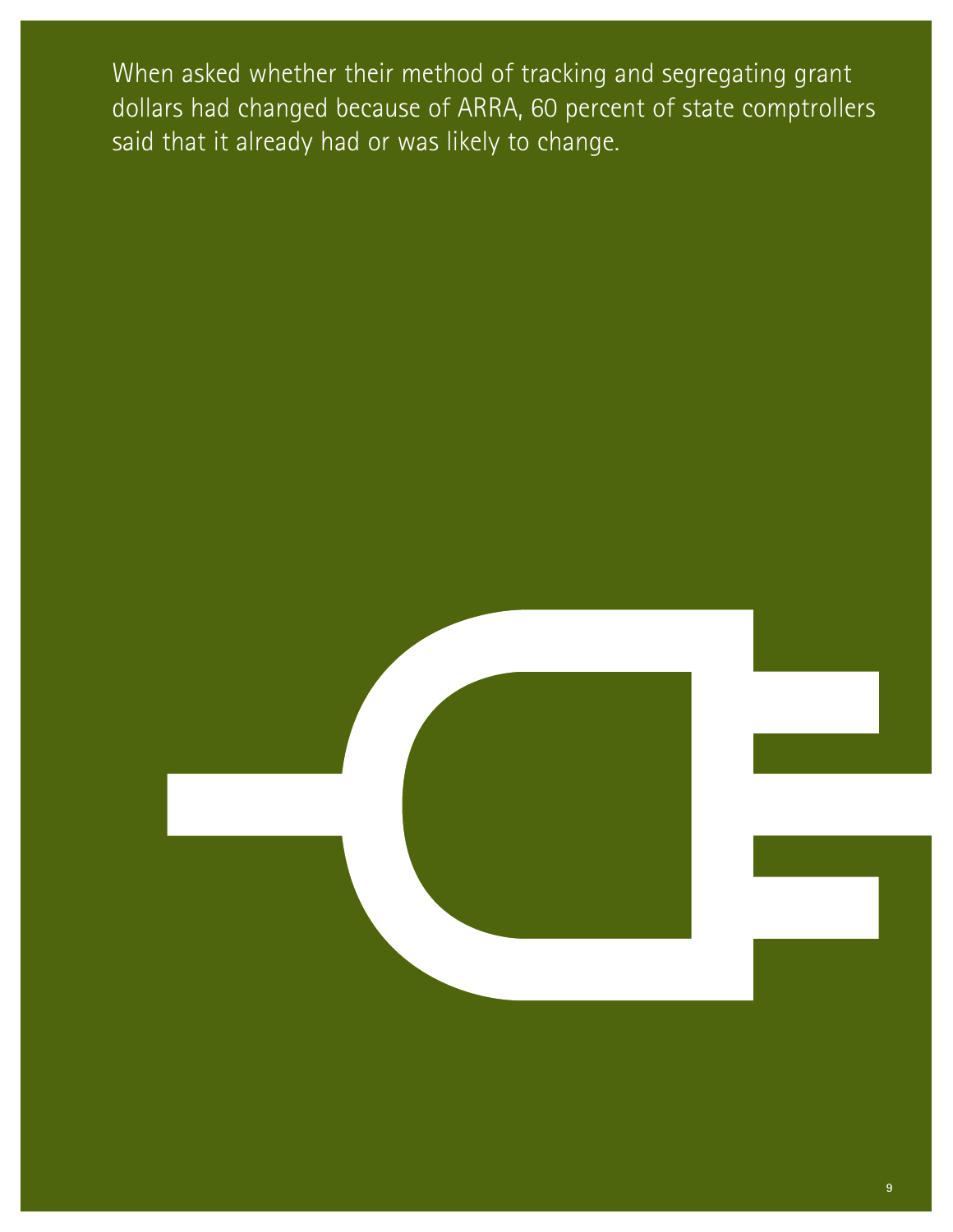## 04 Key findings **Enabling technology, although available, is generally not used.**

Fifty percent of state comptrollers said they used specialized grant software or websites to aid the application process, but 50 percent did not know whether they did or not. We also asked comptrollers if they used any specialized software or websites to manage and report on grants received, and 64 percent did not. This suggests that these information management functions are decentralized or absent; in any case, they do not appear to take advantage of enabling software available in the market.

## **Do you use specialized software for applications?**



**Do you use specialized software to manage/report?**

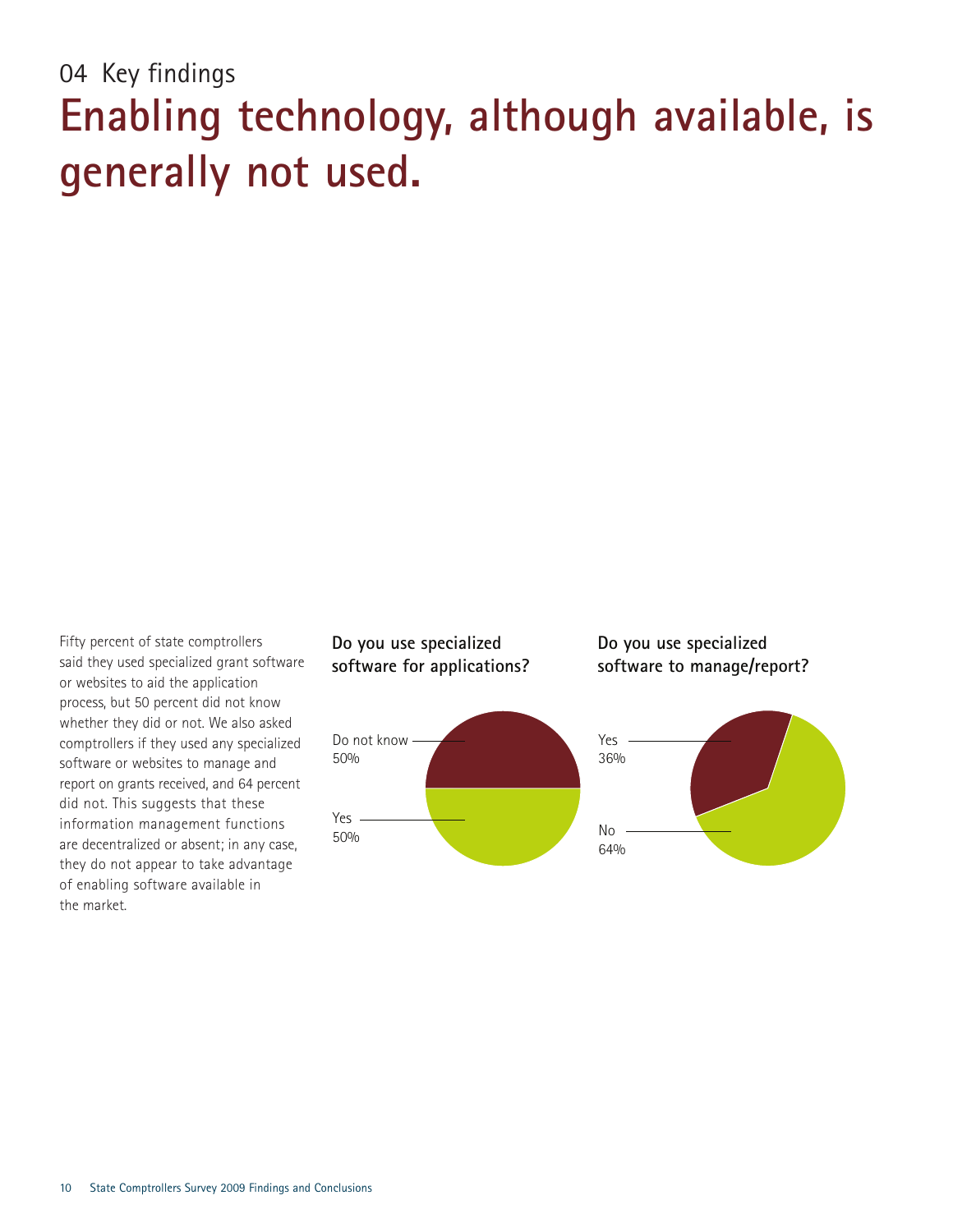Fifty percent of state comptrollers said they used specialized grant software or websites to aid the application process, but 50 percent did not know whether they did or not.

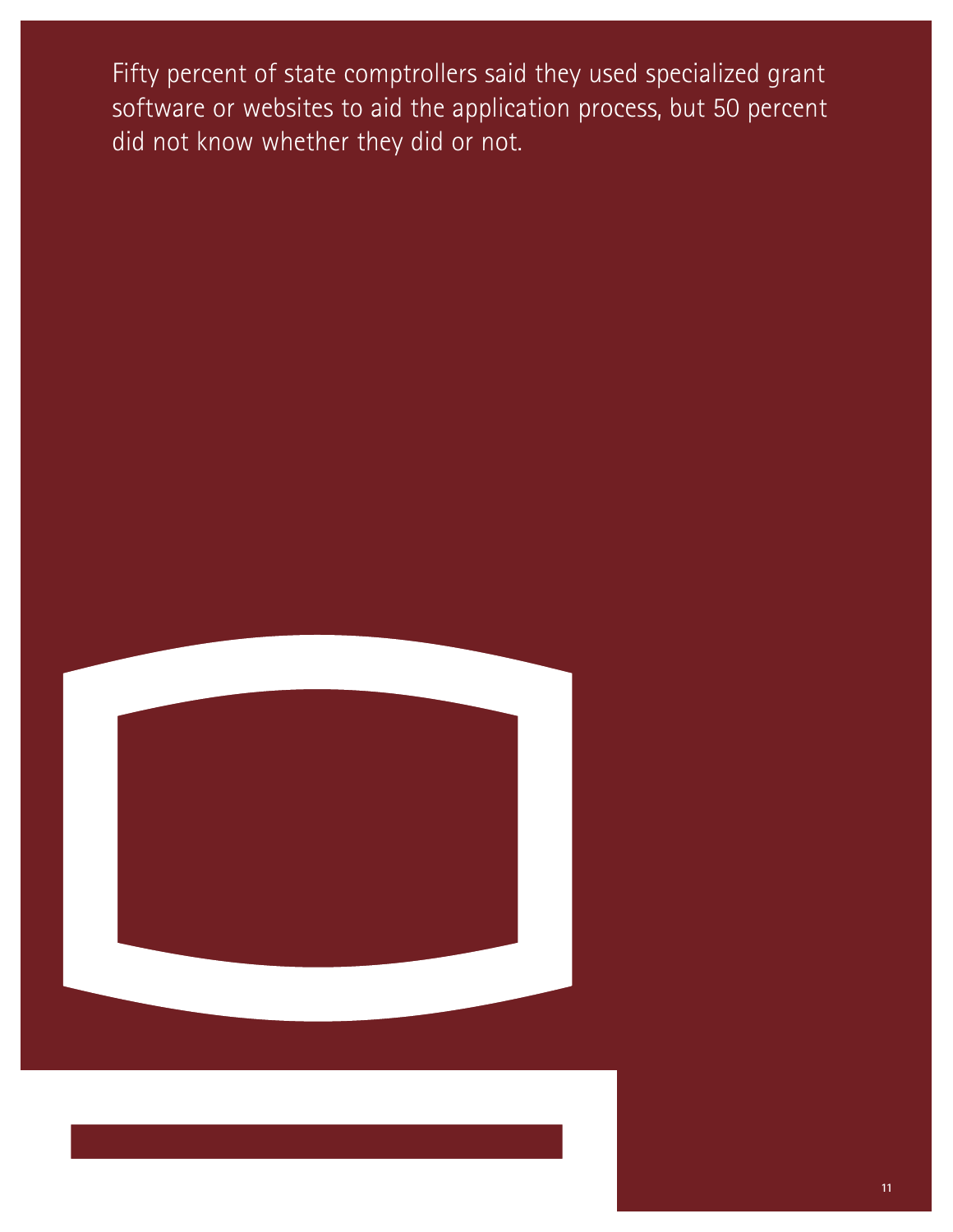## 05 Key findings

## **States focus on reporting financials rather than outcomes or results.**

Thirty-six percent of state comptrollers indicated that their grants reporting had little or no focus on outcomes or results delivered. Forty-one percent indicated some degree of focus on results. Twenty-three percent indicated a high degree of focus on reporting results. When asked for examples of outcomes that were included in their reports, 56 percent of comptrollers left the answer blank. The remaining 44 percent cited specific examples, such as populations served or activities performed. But overall, results-focused reporting is an area in need of expansion.

## **Does your reporting focus on dollars or include results?**



## **Can you give examples of results reported?**

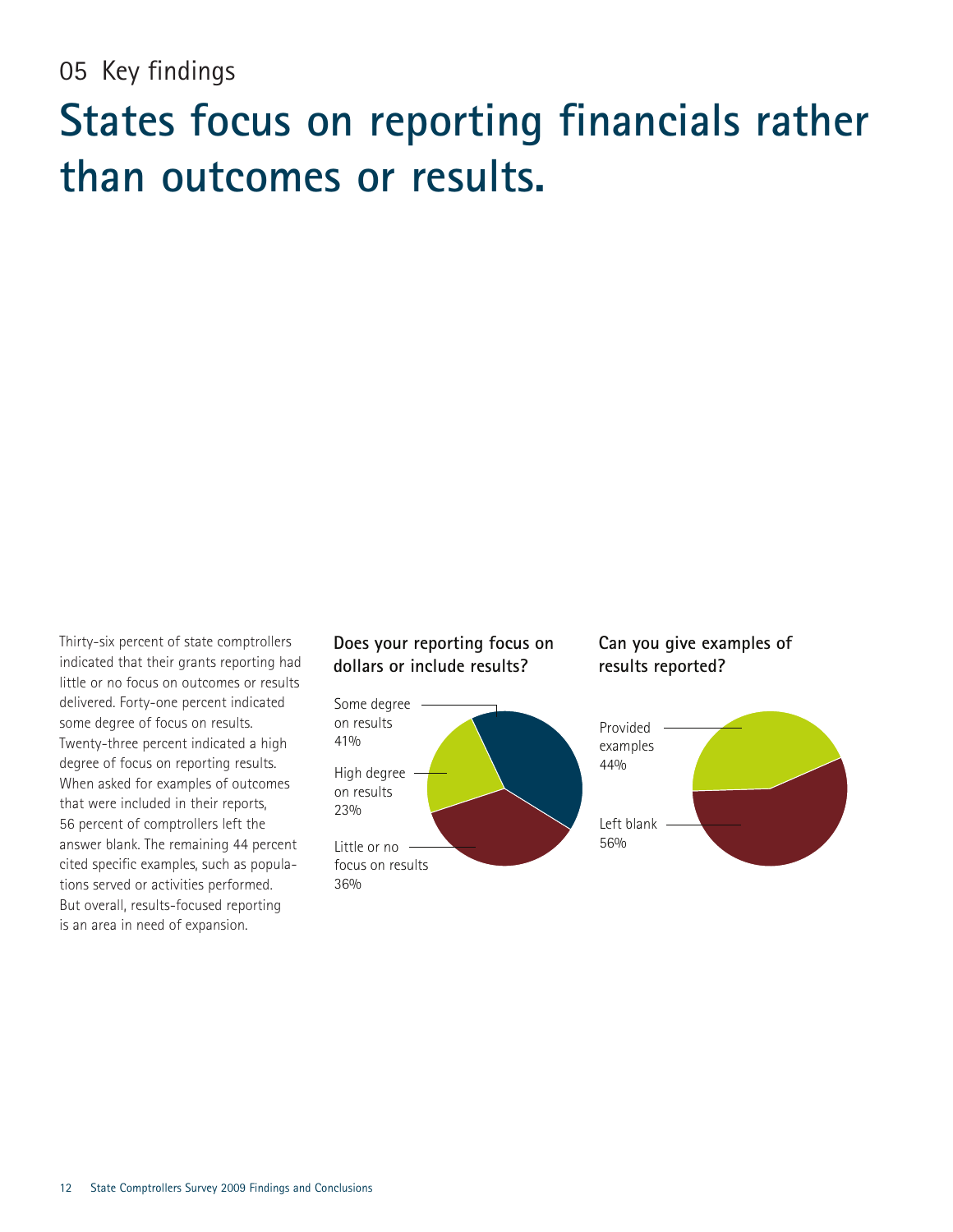Thirty-six percent of state comptrollers indicated that their grants reporting had little or no focus on outcomes or results delivered.

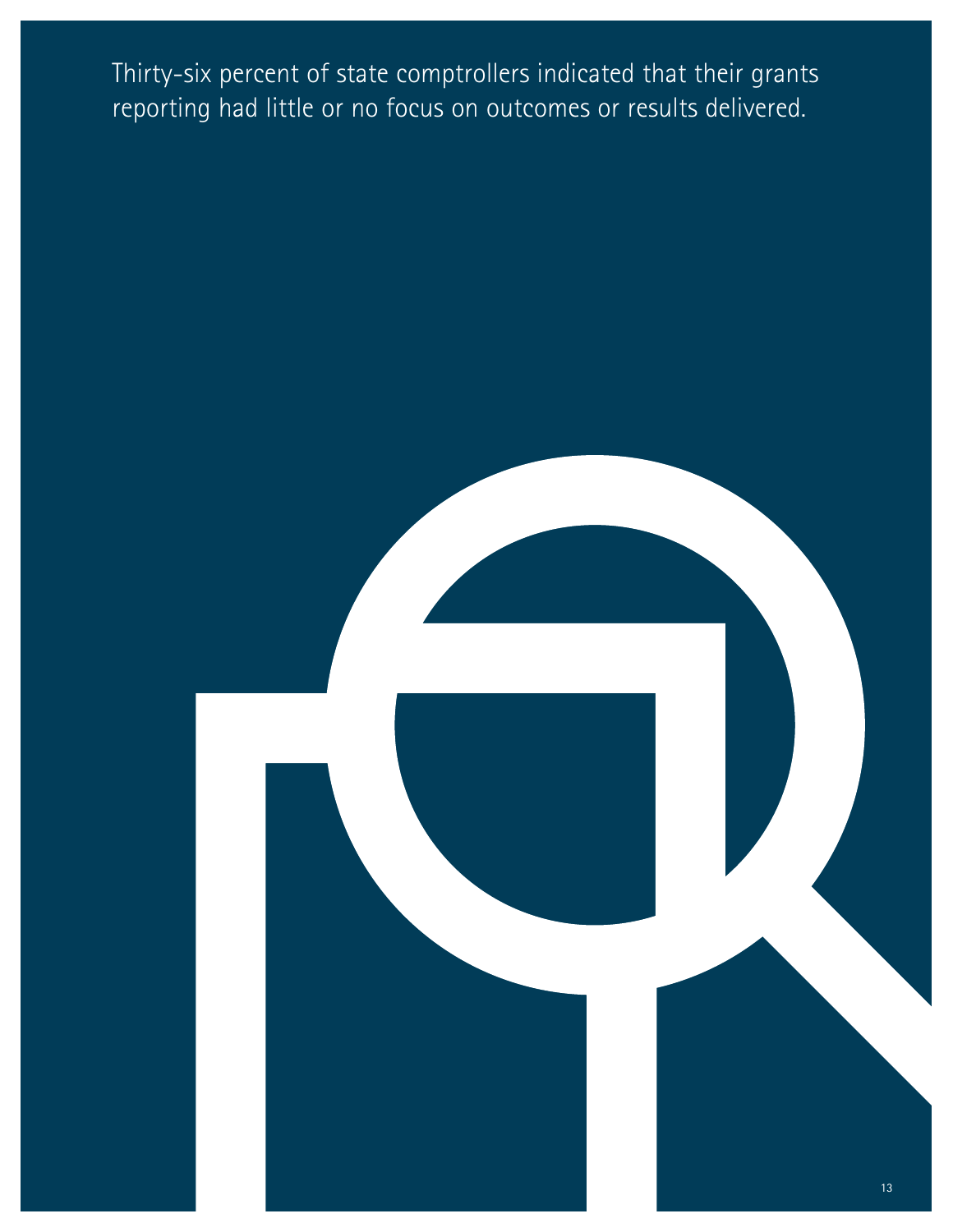## 06 Key findings

# **States appreciate the benefits of greater centralization of grants management, some more than others.**

Eighty-two percent of state controllers thought that having centralized grants management, which would provide a standardized set of processes, systems and support, was of significant or moderate value. Their suggestions to improve grants management capabilities revolved around several themes:

- Making processes more uniform
- Improving accountability and internal controls
- Providing more training and skilled staff
- Expanding the use of software
- Enhancing information management, coordination, focus on outcomes and accountability
- Establishing a central function

## **Would your state benefit from a more centralized grants management function?**

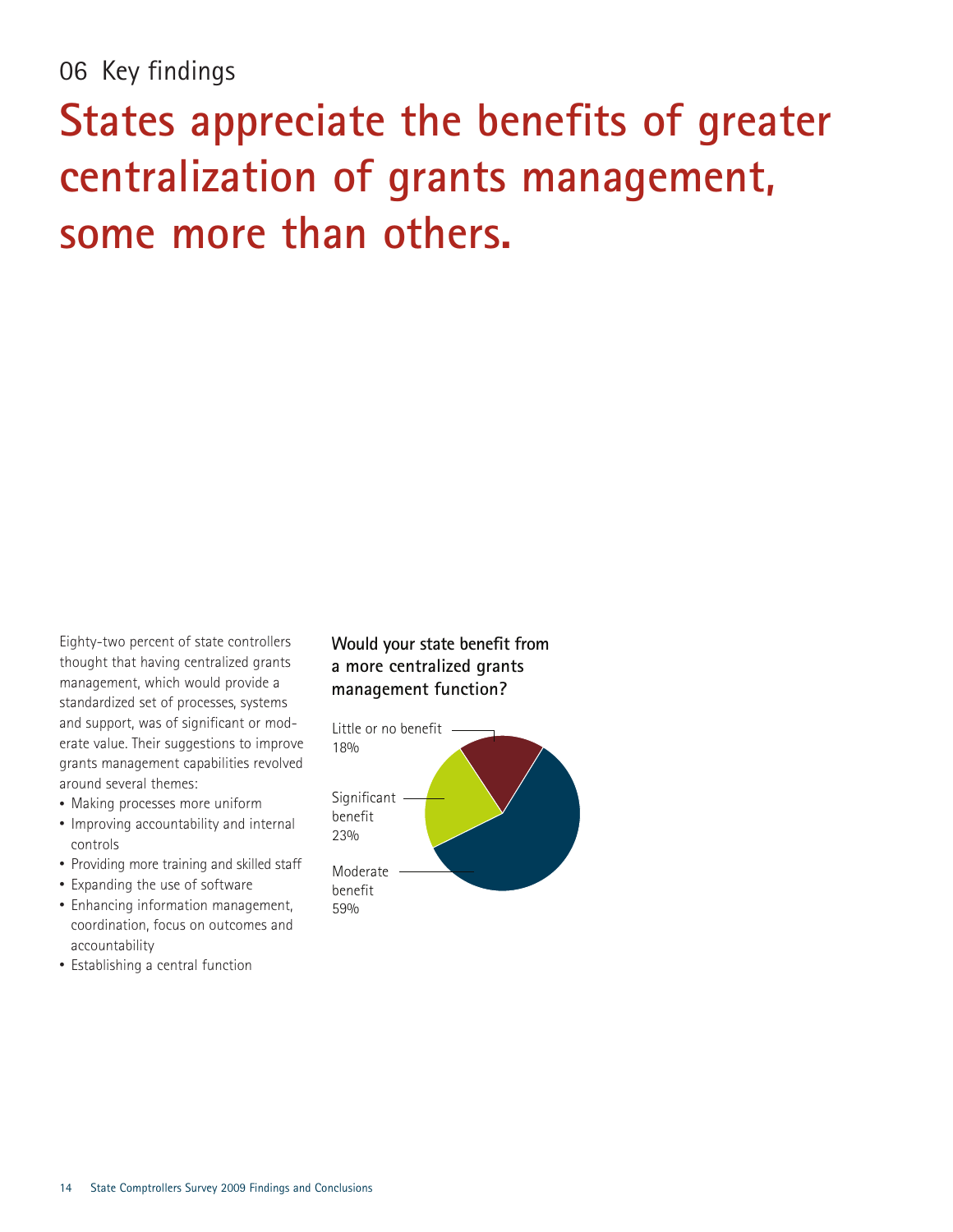Eighty-two percent of state controllers thought that having centralized grants management, which would provide a standardized set of processes, systems and support, was of significant or moderate value.

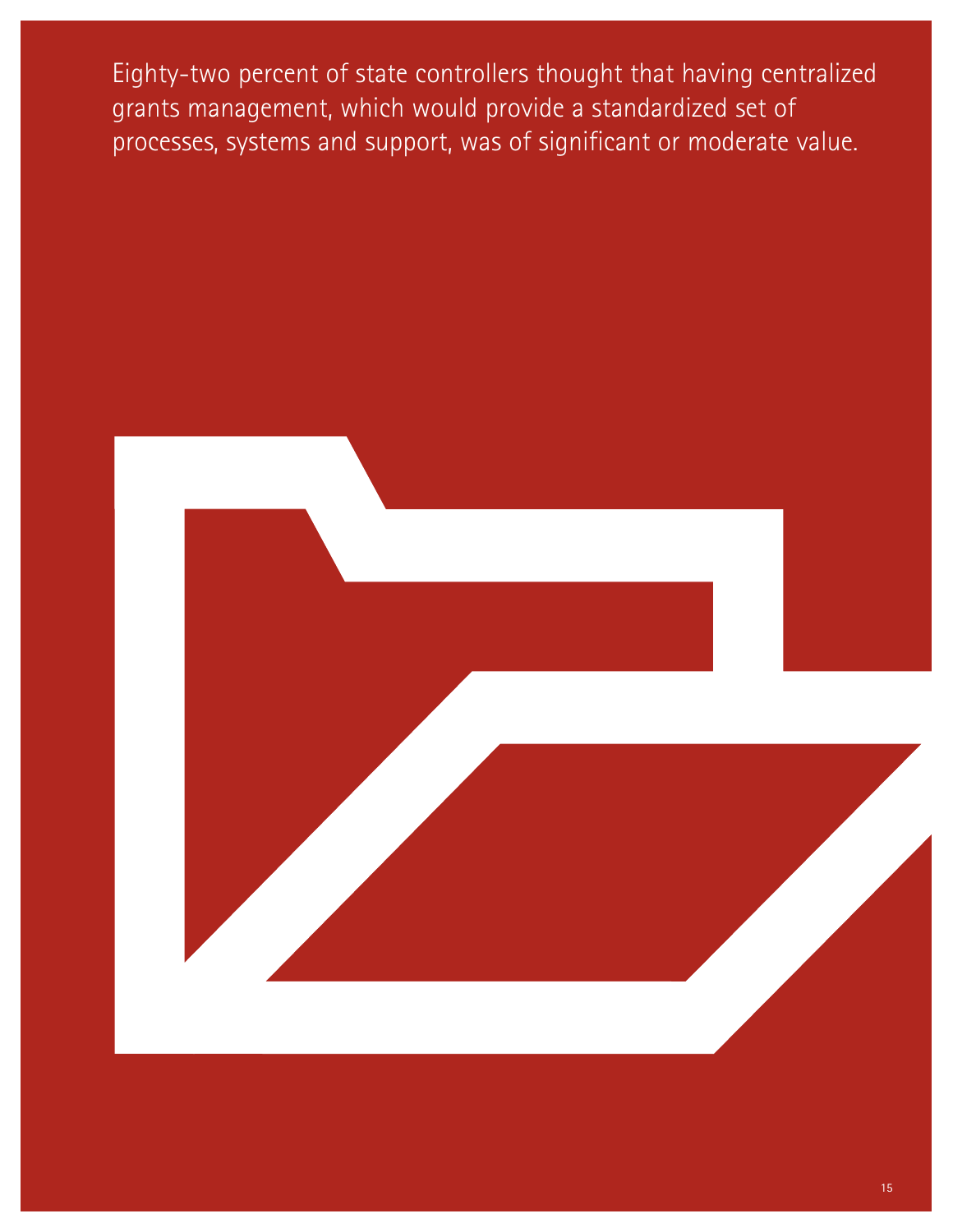## **Conclusions**

This survey represents a starting point, not the end point, in the need to understand the management of federal grants. Accenture and NASACT expected that, to some degree, comptrollers might not know the detailed and accounting level of the grants management process. These findings provide further evidence of decentralization and the opportunity that exists for states to better manage their grants management process. The findings reveal no uniform best practices among the states for managing grants; they do, however, provide insight into the gaps that thwart states' ability to adopt an end-to-end process for winning federal grant funds.

**Drawing on implications from the survey, Accenture and NASACT make the following recommendations:**

#### **Centralize the front end**

Currently there is relatively low to no central visibility at the front end of the grants management life cycle. Most activities are administered by the agencies, few by any central authority. Such a fractured process carries the risk of uneven performance across agencies and programs. On one hand, it creates waste, rework and redundancy; on the other, it results in foregone opportunities to maximize federal grants funding. Without a centralized front end, states potentially leave money on the table.

#### **Leverage centralization at the back end**

Compared to the front end, there is relatively high visibility and control over the back-end, or post–award and financial

management, phase of the life cycle. For states seeking optimal federal stimulus funds, further improvements to accounting do not appear to be a high value target area. Rather, the study suggests that states would be better served by shifting their focus to improved outcomes and an emphasis on results throughout the grants management life cycle.

#### **Adopt enabling technologies**

To the extent that states employ software-based solutions for grants management, such solutions are narrowly focused. The study suggests that states may find value in conducting a cost/benefit study to determine the business case for further investments in software solutions. As well, they may want to consider a marketplace survey to evaluate the merits of integrated ERP versus best-of-breed solutions.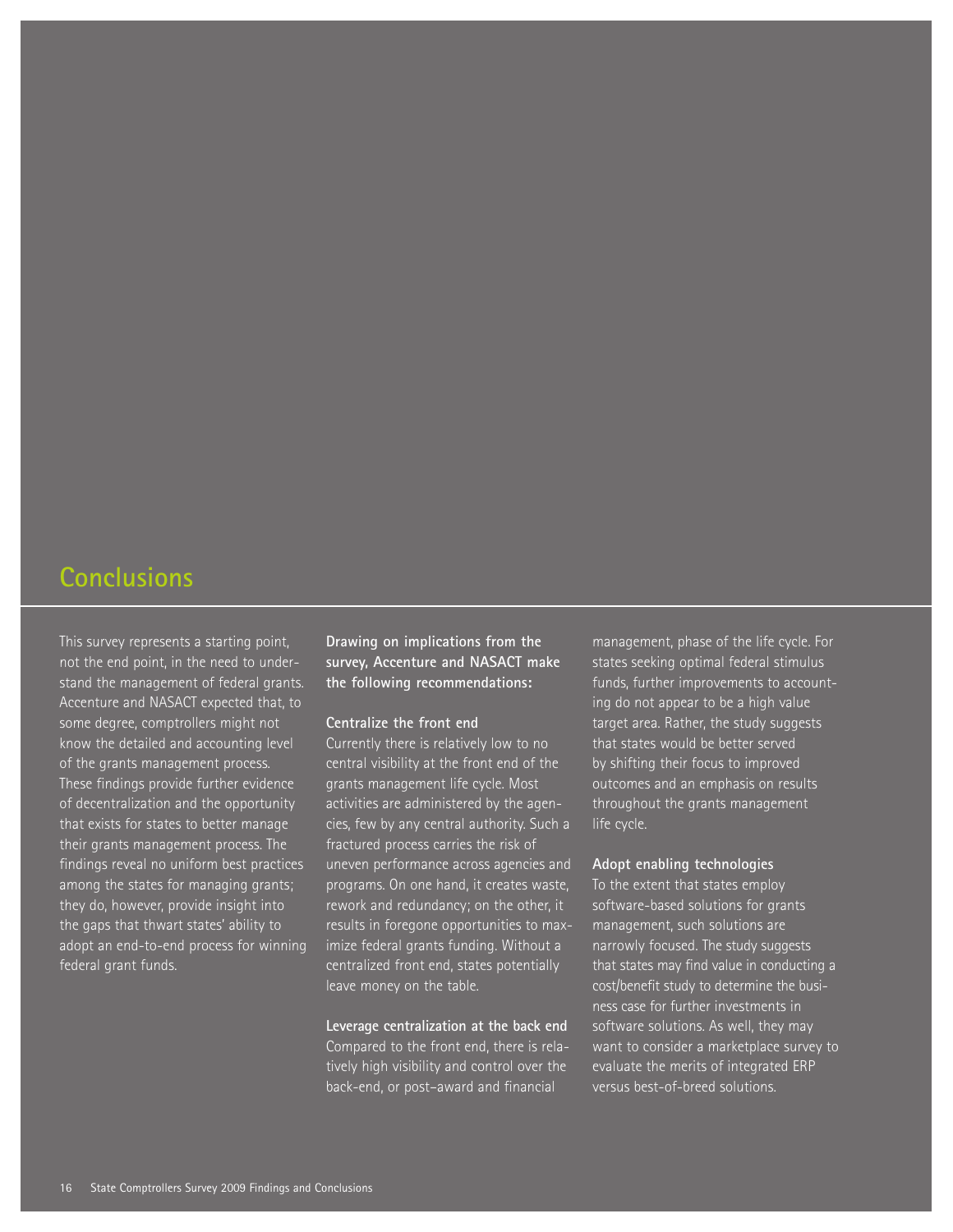### **Take advantage of ARRA as a driver for lasting change**

State comptrollers recognize that ARRA can be a driver for change to their grants management process for stimulus funds now and for the next few years. The Recovery Act's vast funding pools command the attention of state executives, and its stricter requirements demand improvements in accountability and transparency.

It is Accenture's belief that now is the time to leverage elevated executive attention and the need to meet stringent ARRA requirements to push for dramatic improvements to the grants management process rather than incremental ones. To start, addressing the difficult challenge of understanding the administrative costs of managing grants is crucial to actually being able to manage them. This can be accomplished with

modifications and additions to the accounting process. Adopting a best practice model that centralizes functions across the entire grants management life cycle will position states to receive optimal funding from all federal grants in the future, not just from ARRA.

### **Achieving High Performance in Federal Grants Management**

Accenture and NASACT appreciate the participation in this project, and we welcome the interest of states in further exploring the entire grants management life cycle.

Accenture can draw upon its experience in helping state governments and agencies achieve high performance to discuss further implications from the survey and make specific recommendations for moving forward.

#### **How Accenture Can Help**

Accenture has broad and deep capabilities to help states address the people, process and technology aspects necessary to develop a more centralized federal grants management function. Accenture brings expertise in project management, systems implementation and transformation solutions focused on the needs of state and local governments.

In the case of federal grants management, the transformation does not have to be massive. Once the need for change is established, a road map can be developed for improving grants management processes by using best practices, benchmarking and technology.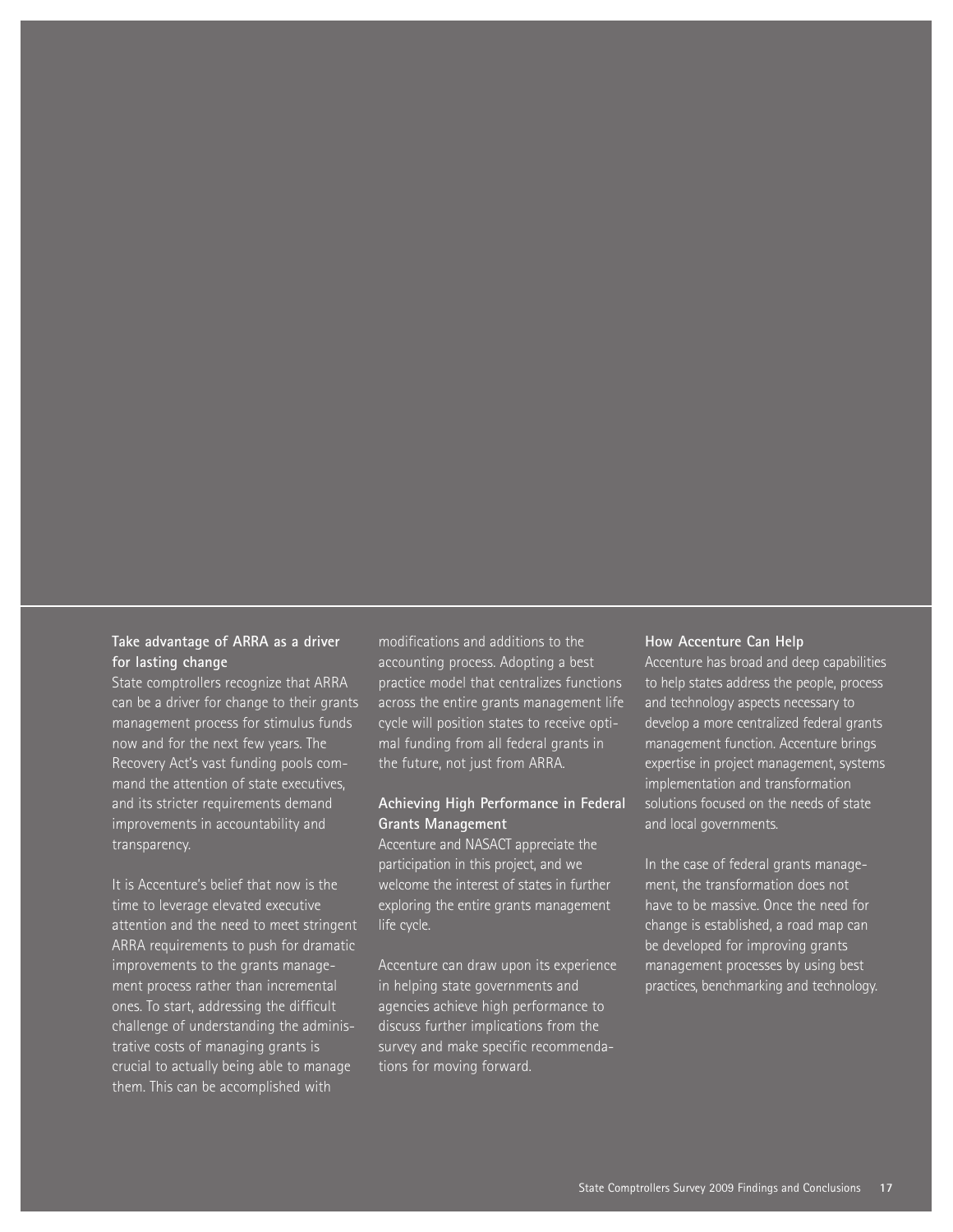## **Appendix**

## **Survey design**

The study is based on research conducted by Accenture and NASACT in the summer of 2009 with state comptrollers. Accenture and NASACT teamed to develop the survey draft with the assistance of a focus group of six state comptrollers, who reviewed a wide set of preliminary topic areas to determine which would hold the most relevance and elicit the highest level of response from their peers. Within the end-to-end series of federal grants management functions, they recommended that the survey focus on the following seven aspects:

- Project/program selection and prioritization
- Budget support
- Fiscal management and accounting
- Funding optimization
- Technology enablement
- Project/program tracking
- Reporting

Twenty-four states participated in the 32-question, Web-based survey.

## **Categorical grants definition**

In this survey, Accenture and NASACT set out to understand common and current practices pertaining to the management of categorical federal grants. Defining categorical grants posed a challenge, however. We recognized that large amounts of federal funds come to the states under various formulas, often referred to as entitlements. An example of this is Medicaid, whereby a state is allowed to claim federal funds to match state expenditures based on defined formulas. While these sources of federal financial participation require management attention, we wanted to focus on the types of grants that involve more discretion and initiative. Therefore, we excluded from the study the so-called formula grants.

## **Purpose of the survey**

One objective of the study was to ascertain the degree of centralization versus decentralization in the grant management functions. It was our view that comptrollers, as officers with a statewide and centralized perspective, would be a good audience for this area of questioning. We explicitly asked comptrollers not to canvass their agencies. Our assumption was that if the comptroller did not know the answer to our survey questions, this indicated the matter was being addressed by the agencies in a decentralized manner, or not being addressed at all.

Another objective was to ascertain the degree to which ARRA is causing state government practices to change. Our hypothesis was that the large influx of dollars (an increase of 10 to 20 percent above pre-existing funding levels), combined with the elevated attention and requirements that accompany ARRA funding, would be a driver for significant change. We sought to understand both the magnitude and the velocity of this potentially transformational change.

A third objective was to solicit suggestions on leading practices and possible areas for improvement. If ARRA were indeed a trigger for change, the logical next question is: change to what end? The survey provided an opportunity to capture and share innovations and ideas from fellow practitioners in NASACT. As well, Accenture is able to apply its experience working with federal and state governments and its researchbased knowledge to help states identify improvement areas to achieve high performance across the grants management life cycle.

### **Analysis of survey responses and interpretation of the data.**

The survey included 32 questions, organized into groups. As general background we asked several questions:

- **Approximately how many federal grant applications did your state submit in the last fiscal year or 12-month period?**
- Eight percent of the respondents indicated less than 300.
- Sixteen percent of the respondents indicated more than 300.
- Seventy-six percent of the respondents did not know.
- We interpreted the large (76 percent) "did not know" response to mean either the information is being managed in a decentralized manner or not at all.
- **Approximately what percentage of federal grant applications submitted by your state in the last fiscal year, or 12-month period, was awarded?**
- Four percent of the respondents indicated less than 20 percent.
- Four percent of the respondents indicated between 40–60 percent.
- Eight percent of the respondents indicated between 80–100 percent.
- Eighty-four percent of the respondents did not know.
- We interpreted the large (84 percent) "did not know" response to mean the information is being managed either in decentralized manner or not at all.
- **Estimate the total dollars you are awarded per year in discretionary/ categorical grant funding (or that you were actually awarded in the past 12 months/in FY 2008-09).**
- Reponses ranged from \$1M to \$10.2B, with the average response of \$2.2B.
- Forty percent of the respondents did not know.
- We interpreted the relatively large (40 percent) "did not know" response to mean the information is managed in either a decentralized manner or not at all.
- **Express as a ratio the portion of your state's budget that is funded from discretionary/categorical grants.**
- Twenty percent of the responses indicated less than 10 percent.
- Twenty percent of the responses indicated between 10 and 20 percent.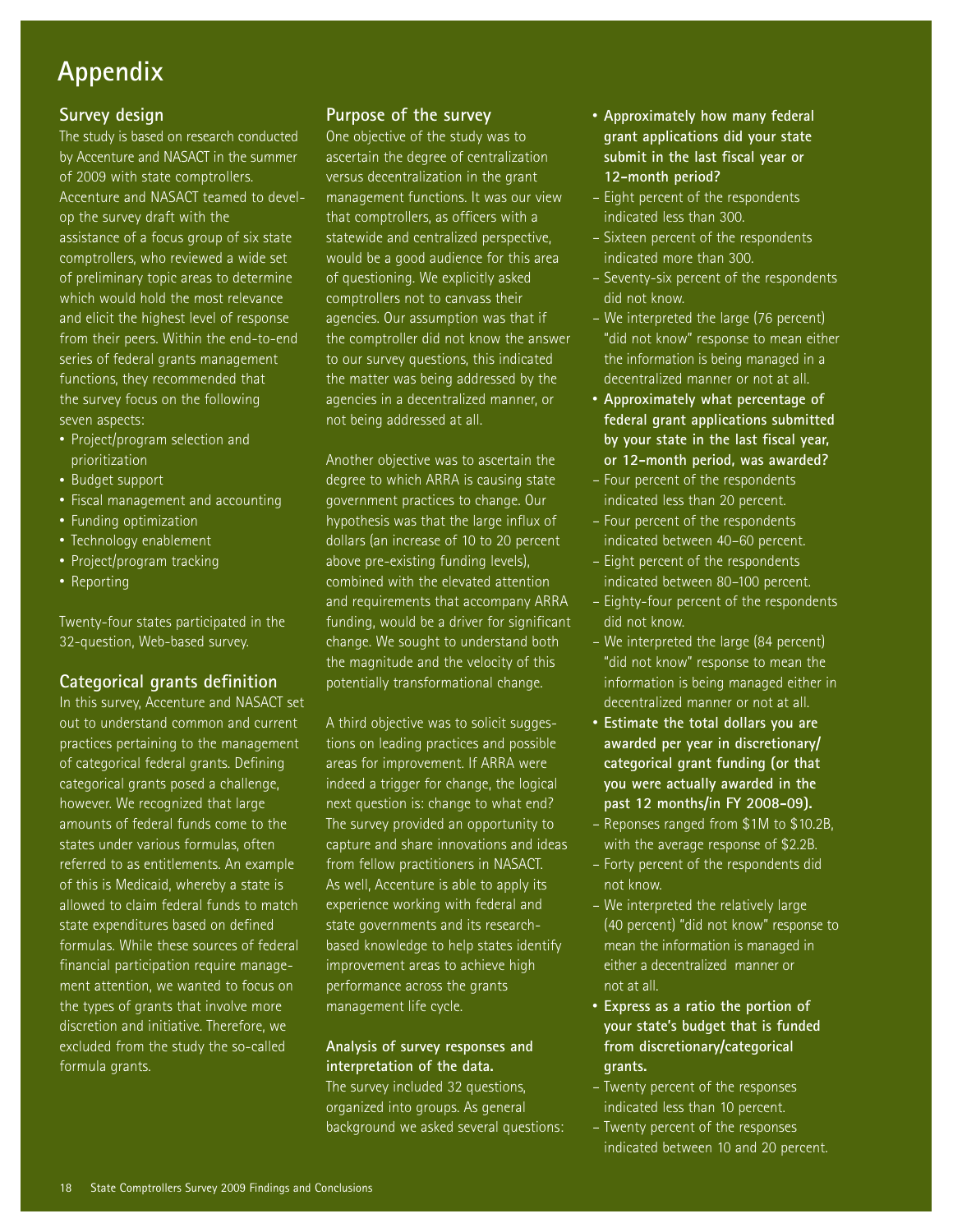- Thirty percent of the responses indicated greater than 20 percent.
- Thirty percent of the responses did not know.
- We assume that the relatively large (30 percent) "did not know" response means the information is being managed in either a decentralized manner or not at all.
- **Approximately how many different state agencies/organizations apply for grants each year?**
- Responses ranged from 17 to 120, with the average response of 50.
- Thirty-three percent of the respondents did not know.
- We assume that the relatively large (30 percent) "did not know" response means the information is being managed in either a decentralized manner or not at all.
- **How many different federal granting organizations provide grants to your state agencies each year?**
- Responses ranged from 10 to 375, with the average response of 25
- Eighteen percent of the respondents did not know.
- We interpreted the (18 percent) "did not know" response means the information is being managed in either a decentralized manner or not at all.

## **We asked several questions about the application or pre-award phase:**

- **In your state, who typically identifies opportunities to apply for federal grants?**
- Ninety-five percent of the respondents indicated the agencies.
- Five percent of the respondents indicated a combination of the agencies and a central organization
- We interpreted this data as clear. evidence the function is decentralized
- **Is there any centralized or common support function provided for agencies that want to submit grant applications?**
- Nine percent of the respondents indicated yes.
- Ninety-one percent of the respondents indicated no.
- We interpreted this data as clear evidence the function is decentralized.
- **Is there any central repository of grant applications materials (e.g., how-to guides, past examples, etc.) available to assist applicants to get started?**
- Seventy-three percent of the respondents indicated agency repositories but not statewide.
- Twenty-seven percent of the respondents indicated no repository.
- We interpreted this data as clear evidence the function is decentralized.
- **Do you use any specialized grant application software or websites? If so, please list them.**
- Fifty percent of the respondents indicated software.
- Fifty percent of the respondents either skipped the answer or did not know
- We assume the relatively large. (50 percent) "did not know" response means the information is being managed in either a decentralized manner or not at all.

## **We asked a few questions about the award phase:**

- **Do you segregate grant dollars from all others in your accounting system?**
- Eighty-six percent of the respondents indicated yes.
- Ten percent of the respondents indicated yes but not all the time.
- Four percent of the respondents indicated no.
- We interpreted the responses to mean this aspect is managed and controlled centrally.
- **If so, at what level do you segregate grant dollars from others?**
- Thirty-eight percent of the respondents indicated at the fund level.
- Ten percent indicated at the sub-fund level.
- Forty-two percent indicted at other levels of detail, such as revenue source, CFDA number, etc.
- We interpreted the responses to mean this aspect is managed and controlled centrally.
- **Has your method of segregating grant dollars (if any) changed or will it change in the future because of ARRA?**
- Fifty percent of the respondents indicated it already has changed
- Ten percent of the respondents indicated changes likely in the future.
- Forty percent of the respondents indicated change not likely.
- We interpreted the responses to mean this aspect is managed and controlled centrally.

## **We asked some questions about the post-award phase:**

- **Do you manage all reporting/tracking of grants, at the level of each individual grant, in your central (statewide) financial system?**
- Thirty-six percent of the respondents indicated yes in the central systems.
- Sixty-four percent of the respondents indicated no, in agency systems.
- We interpreted the relatively high (64 percent) response as evidence of a high degree of decentralization.
- **Do you have accounting staff dedicated to and/or specially trained in grant accounting and reporting?**
- Thirty-two percent of the respondents indicated a dedicated staff.
- Fourteen percent of the respondents indicated some specialized training.
- Fifty-four percent of the respondents indicated the degree of specialization varies by agency.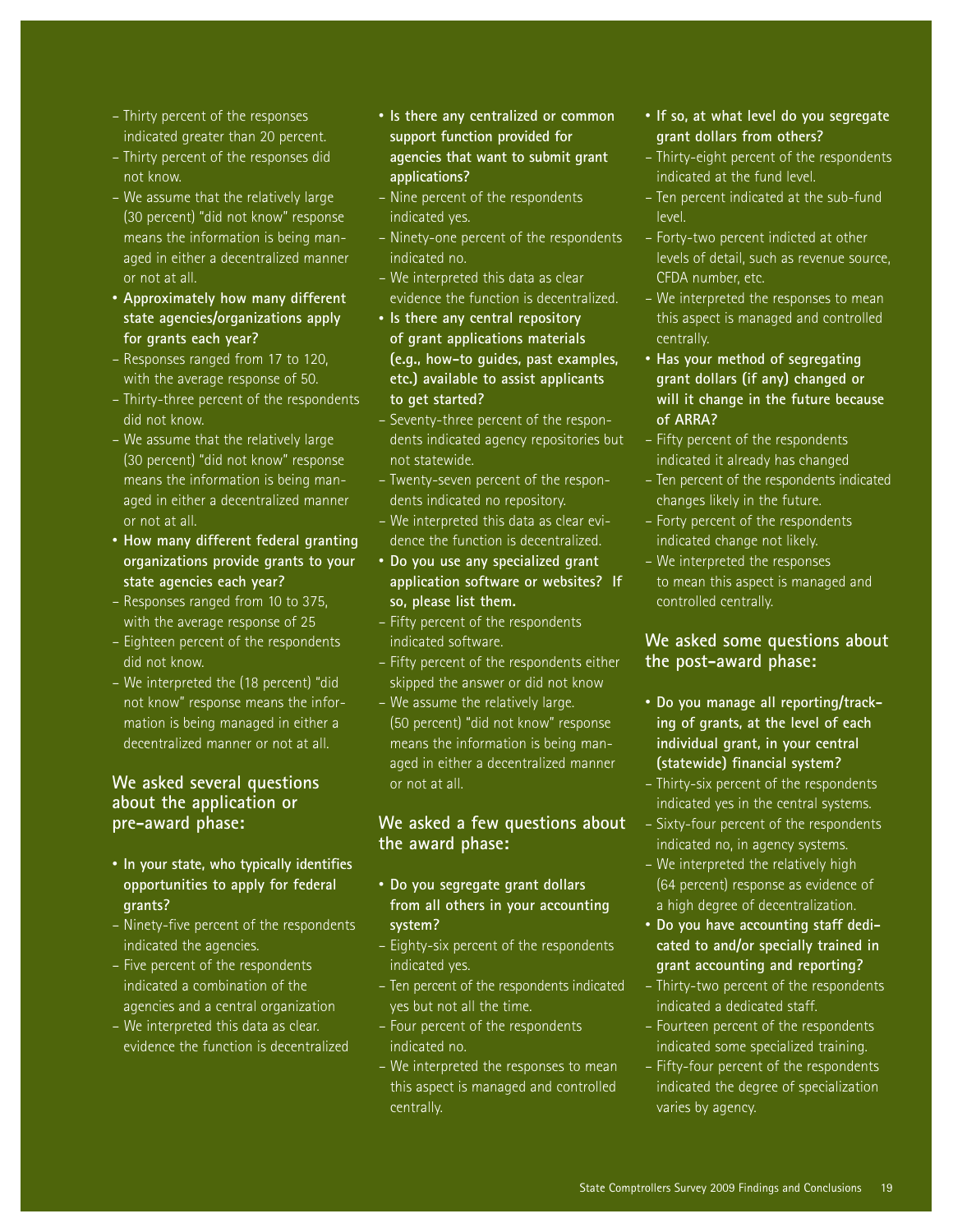- We interpreted the relatively high (54 percent) response as evidence of a high degree of decentralization.
- **Do you know the percentage of administrative costs associated with managing your grants that you can recover from the grants?**
- Nineteen percent of the respondents indicated yes.
- Eighty-one percent of the respondents indicated no.
- We assume that the relatively large (81 percent) "no" response means the information is being managed in either a decentralized manner or not at all.
- **How difficult (on a scale of 1 through 4) would it be for you to calculate both the total cost of grants administration in your state and the percentage of that cost you actually recover from the grants awarded to you?**
- Four percent of the respondents indicated not at all difficult.
- Sixty-eight percent of the respondents indicated very difficult.
- Twenty-eight percent of the respondents indicated it was not possible.
- We interpreted these responses to mean this is a very challenging issue.

## **We asked a few questions on closeout and reporting:**

- **Do you use any specialized grants management software or websites to manage and report on grants?**
- Thirty-six percent of the respondents indicated yes.
- Sixty-four percent of the respondents indicated no.
- We interpreted these responses to mean software is not being extensively exploited for this function.
- **Do your reports on grants include reporting on outcomes/results delivered, or is most of your reporting focused on financial management?**
- Forty-one percent of the respondents indicated some degree of outcome/results reporting.
- Twenty-three percent of the respondents indicated a high degree of outcome/results reporting.
- Thirty-six percent of the respondents indicated reporting was limited to financial data.
- We interpreted these response to mean outcome/results reporting is an area that can be expanded.
- **If able to do so easily, please provide some examples of the types of outcomes/results included in some of your reports.**
- Forty-four percent of the respondents provided specific examples, such as populations served and activities performed.
- Fifty-six percent of the respondents had no examples.
- We interpreted these responses to mean outcome/results reporting is an area that can be expanded.

## **We asked some final questions seeking ideas and suggestions for leading practices:**

- **What is the degree of value (on a scale of 1 through 4) in your state's having a centralized grants management organization that would provide a standardized set of grants management processes, systems and support?**
- Eighteen-percent of the respondents indicated little or no value.
- Fifty-nine percent of the respondents indicated moderate value.
- Twenty-three percent of the respondents indicated significant value.
- We interpreted these responses to mean a centralized grants management organization is a significant value opportunity that warrants priority attention.
- **If so, where would you locate that centralized function?**
- Four percent of the respondents indicated the governor's office.
- Four percent of the respondents indicated a new organization.
- Nine percent of the respondents would not consider a centralized function.
- Ten percent of the respondents indicated some other entity.
- Seventy-three percent of the respondents indicated administration and finance.
- We interpreted these responses to mean the centralized grants management organization is most favorably placed in administration and finance.
- **If you were to make three suggestions that you think would improve the capability for your state to manage grants, what would they be?**
- Suggestions revolved around several common themes:
	- Make processes more uniform.
	- Improve accountability and internal controls.
- Provide more training and skilled staff.
- Utilize software more.
- Focus on information/coordination/ outcomes/accountability.
- Create a central function.
- **Please describe how ARRA has caused changes (if any) to the method and manner by which your state manages federal grants.**
- Comments included several common themes.
	- Stricter requirements.
	- Elevated executive attention.
	- Improved transparency.
	- Modifications and additions to accounting attributes.
	- Set example for practice changes to all federal grants, not just ARRA.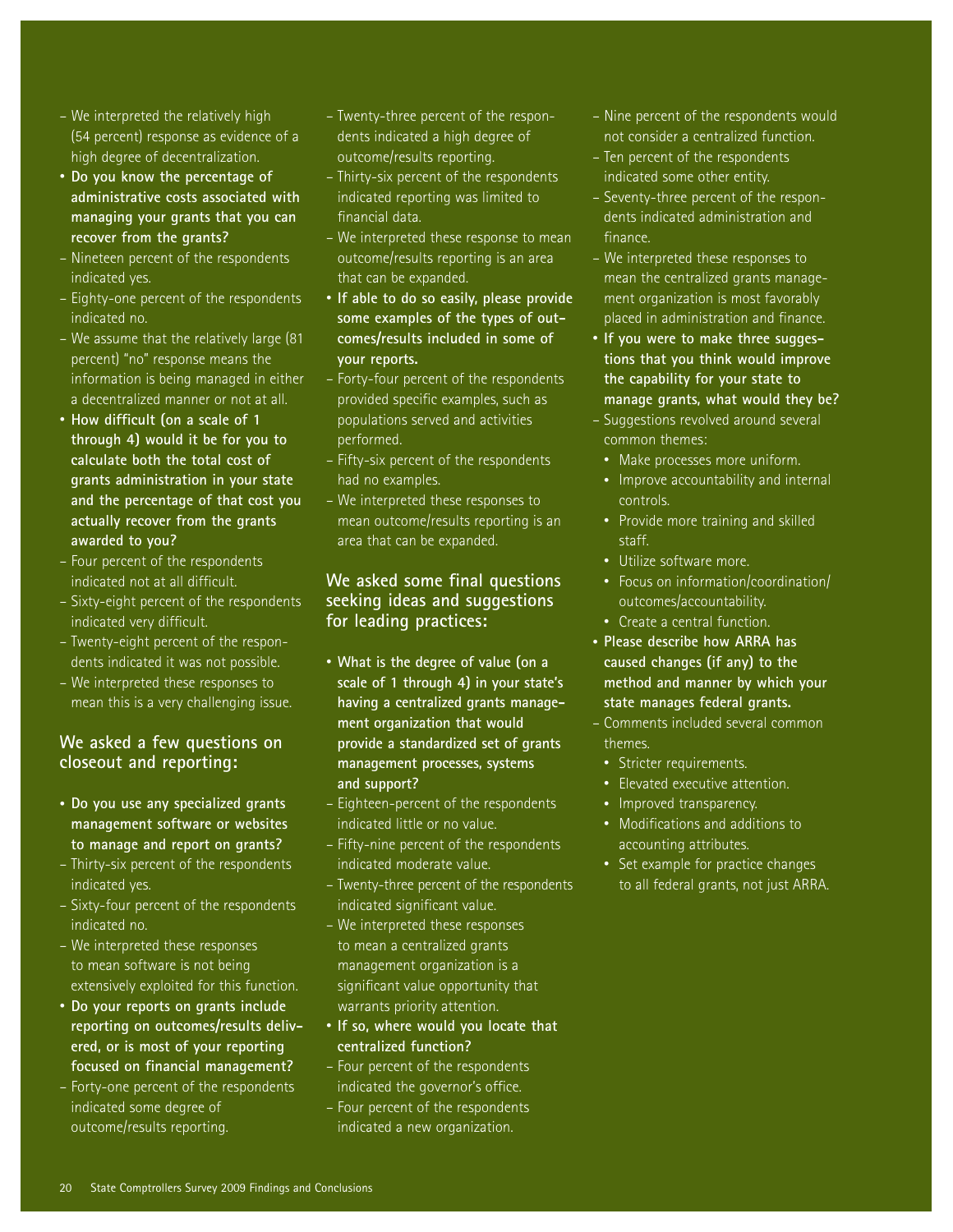**For additional information about getting the most from US federal stimulus funds, visit www.accenture.com/arra.**

**For additional information about how Accenture can help state and local agencies achieve high performance, contact:**

## **Mark Howard**

Management Consulting Lead Finance and Administration Industry Canada and US State & Local Government Accenture +1 303 517 9534 Mark.H.Howard@accenture.com

### **Bill Kilmartin**

**Director** Finance and Administration Industry Canada and US State & Local Government Accenture +1 617 488 7785 William.Kilmartin@accenture.com